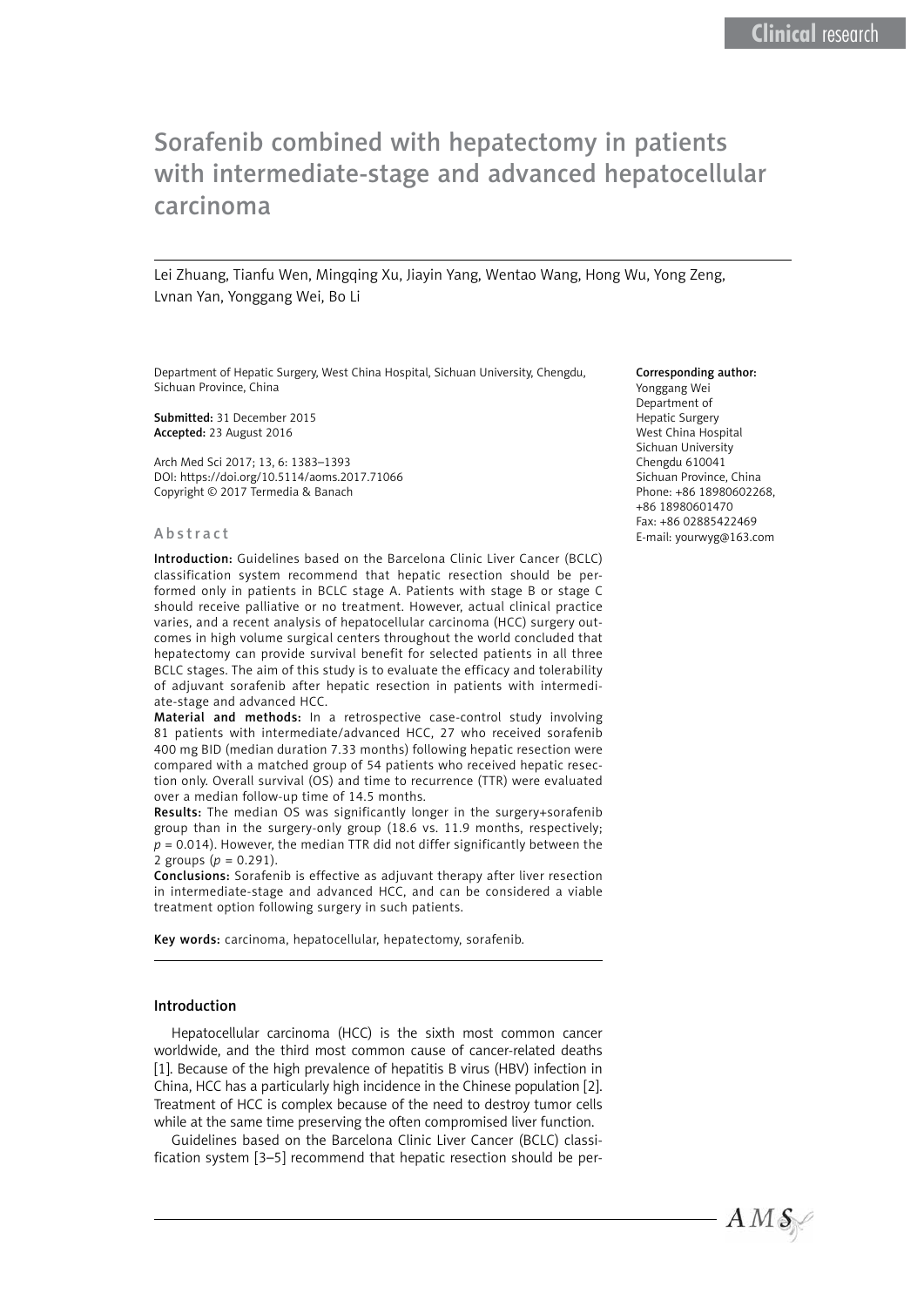formed only in patients in BCLC stage A, that is, only in those with small, single tumors and no signs or symptoms of liver dysfunction. Patients with multiple or large tumors (stage B) or those with symptomatic or invasive tumors (stage C) should receive palliative or no treatment [6, 7]. However, actual clinical practice varies, and a recent analysis of HCC surgery outcomes in high volume surgical centers throughout the world concluded that hepatectomy can provide survival benefit for selected patients in all three BCLC stages [8].

Current BCLC-recommended treatments are not those currently applied in Asia-Pacific region countries such as China, Korea and Japan [9–12]. In the treatment algorithms used in the Asia-Pacific region, where radical resection is impractical, palliative resection combined with comprehensive therapy can be considered as a treatment option in patients with intermediate-stage and advanced HCC (BCLC stage B and stage C), even in the presence of poor prognostic factors such as venous and/or bile duct tumor thrombi or hilar lymph node metastasis. Survival benefits for this type of therapy have been reported in a broad group of such patients, although their outcome is inferior to the outcome of patients who do not have portal hypertension or have only single tumors [8, 13-17].

Sorafenib is an oral multikinase inhibitor that blocks tumor cell proliferation and angiogenesis by inhibiting the serine/threonine kinases Raf-1/B-Raf, and the tyrosine kinases of vascular endothelial growth factor receptor (VEGFR-2/-3) and platelet-derived growth factor receptor (PDGFR) [18]. In patients with advanced HCC, sorafenib therapy has produced significant improvement in the time to progression (TTP) and overall survival (OS) [19, 20].

As treatment outcomes with sorafenib therapy following hepatic resection in patients with intermediate-stage and advanced HCC are not yet known, we performed a retrospective, case-control study in HCC patients who were treated with or without adjuvant sorafenib therapy following surgery. The aim of the study was to evaluate the effectiveness and safety of adjuvant sorafenib in patients receiving surgery + sorafenib by comparing them with a matching group of patients treated with surgery alone.

# Material and methods

## Study design and patients

This single-center, retrospective, case-control study was performed at West China Hospital, Sichuan, China. Relevant data were retrieved from the patients' clinical records, including medical history, laboratory results, radiologic findings, histology results, treatments and survival data, as well as the dosage and adverse events of adjuvant sorafenib therapy administered between January 2010 and June 2012. Patient status data (alive vs. deceased vs. progression) were collected periodically until the last follow-up day of the study, which was September 30, 2013.

## Surgery + sorafenib group

We identified a total of 72 patients with histologically confirmed HCC who had received adjuvant sorafenib therapy following hepatic resection. Patients meeting the following criteria were eligible for inclusion in the study: liver tumor(s) classified as BCLC stage B or C, as confirmed by intraoperative ultrasound or postoperative pathology; no visible residual tumor on a computed tomography (CT) or magnetic resonance imaging (MRI) scan (as assessed by local radiological review) performed > 2 weeks after surgery; and no documented tumor recurrences evident on a CT or MRI scan performed prior to commencement of sorafenib therapy.

Patients who had previously received or were concomitantly receiving molecular targeted therapies or any other systemic treatment, those who had received a liver transplant at any time, those whose disease had progressed prior to sorafenib therapy, those with a secondary malignancy, and those with missing data were excluded from the analysis. In the event of drug-related adverse events, treatment interruptions or dosage reductions of sorafenib from 400 mg BID to 200 mg BID or to 200 mg BID, every alternate day was permitted. If further dosage reductions were required, patients were excluded from the study. The number of patients excluded on the basis of each exclusion criterion is shown in the flow chart in Figure 1.

# Surgery only group

A 2 : 1 matched control group was created from patients who had undergone non-radical resection without sorafenib therapy during the same time period (Figure 1). The control group was matched for gender, presence of liver cirrhosis, BCLC stage, liver function (Child-Pugh class), transarterial chemoembolization (TACE) treatment, and diagnosis.

# Treatment

## Surgery

The extent of hepatic resection was defined according to Couinaud's classification of liver anatomy. Major hepatectomy was defined as resection of 3 or more segments, while minor hepatectomy was the resection of fewer than 3 segments.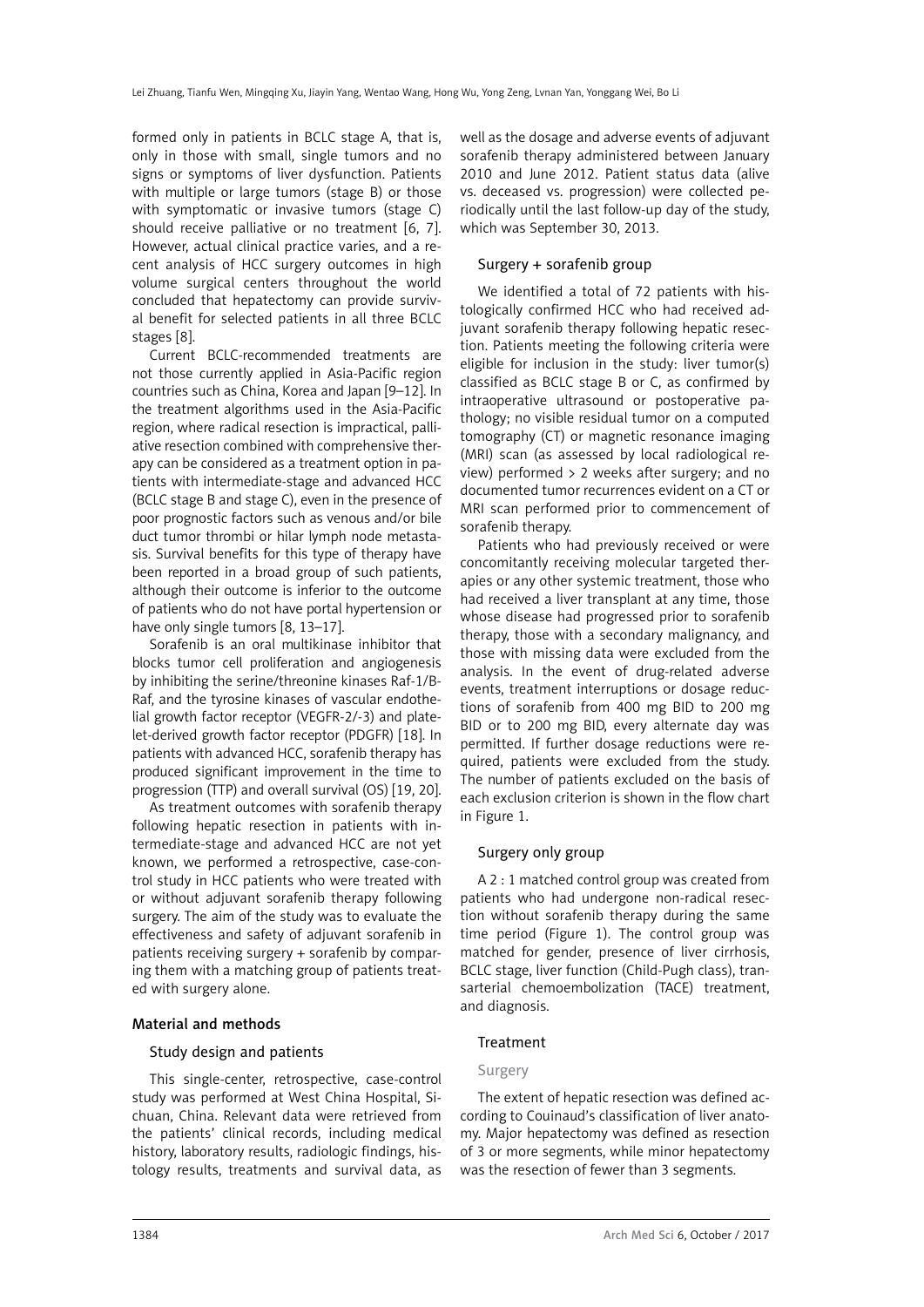#### Sorafenib treatment

An initial sorafenib dosage of 400 mg was administered orally twice daily. Subsequently, discontinuations and dosage reductions of sorafenib were based on tolerance. Treatment was continued until clinical disease progression or unacceptable drug-related toxicity occurred.

Patients in both the sorafenib + surgery and surgery-only groups did not receive any other therapy after surgery except TACE.

## BCLC classification

The following categories were used to classify patients:

- Stage B HCC: presence of 2 to 3 tumors, at least 1 of which was more than 3 cm in diameter; or more than 3 tumors of any diameter.
- Stage C HCC: any tumor with radiologically evident and histologically proven macrovascular invasion (portal vein, hepatic vein, inferior vena cava).

#### Outcome assessment

The patients' clinical, laboratory, and radiologic records were reviewed independently by several investigators. The primary endpoints of the study were OS and time to recurrence (TTR). The patients' survival duration was calculated from the date of surgery to death or study closure, while TTR was calculated from the date of surgery to radiologic recurrence or metastasis. Outcomes were also assessed in BCLC stage B and C subgroups of the 2 patient groups.

The secondary endpoint of the study was safety. Adverse events (AEs) of sorafenib were classified according to the National Cancer Institute's Common Terminology Criteria for Adverse Events, version 3.0. [21].

## Statistical analysis

Continuous data are presented as means and standard deviations, and categorical data as counts and percentages. Because matched data were used, the linear mixed model or generalized estimating equations (GEE) were used to compare the differences between the surgery + sorafenib and surgery-only groups. Kaplan-Meier curves with log-rank tests were performed to compare OS and TTR between the two treatment groups. Univariate and multivariate Cox proportional hazard models were performed to detect factors affecting survival and recurrence. Factors significantly affecting overall survival in univariate analyses were included in multivariate analyses. Adverse events were compared using Fisher's exact test. A two-tailed *p-*value < 0.05 was considered Histologically-confirmed HCC patients who had received sorafenib therapy following hepatic resection (*n* = 72)





Figure 1. Flow chart of protocol

statistically significant. Statistical analyses were performed using SAS 9.2 statistics software (SAS Inc., Cary, NC, USA).

## Results

## **Patients**

Demographic and clinicopathological characteristics of patients are shown in Table I. Twentyseven patients were included in the surgery + sorafenib group and 54 matched patients were included in the surgery-only group. None of the patient characteristics showed any statistically significant difference between the 2 groups. The predominant cause of the underlying liver disease was HBV infection, which was found in 23 (85.2%) patients in the surgery + sorafenib group and 48 (88.9%) patients in the surgery-only group. No patients in either group had HCV infection. All patients were rated as Child-Pugh class A at baseline, a classification reflecting well-preserved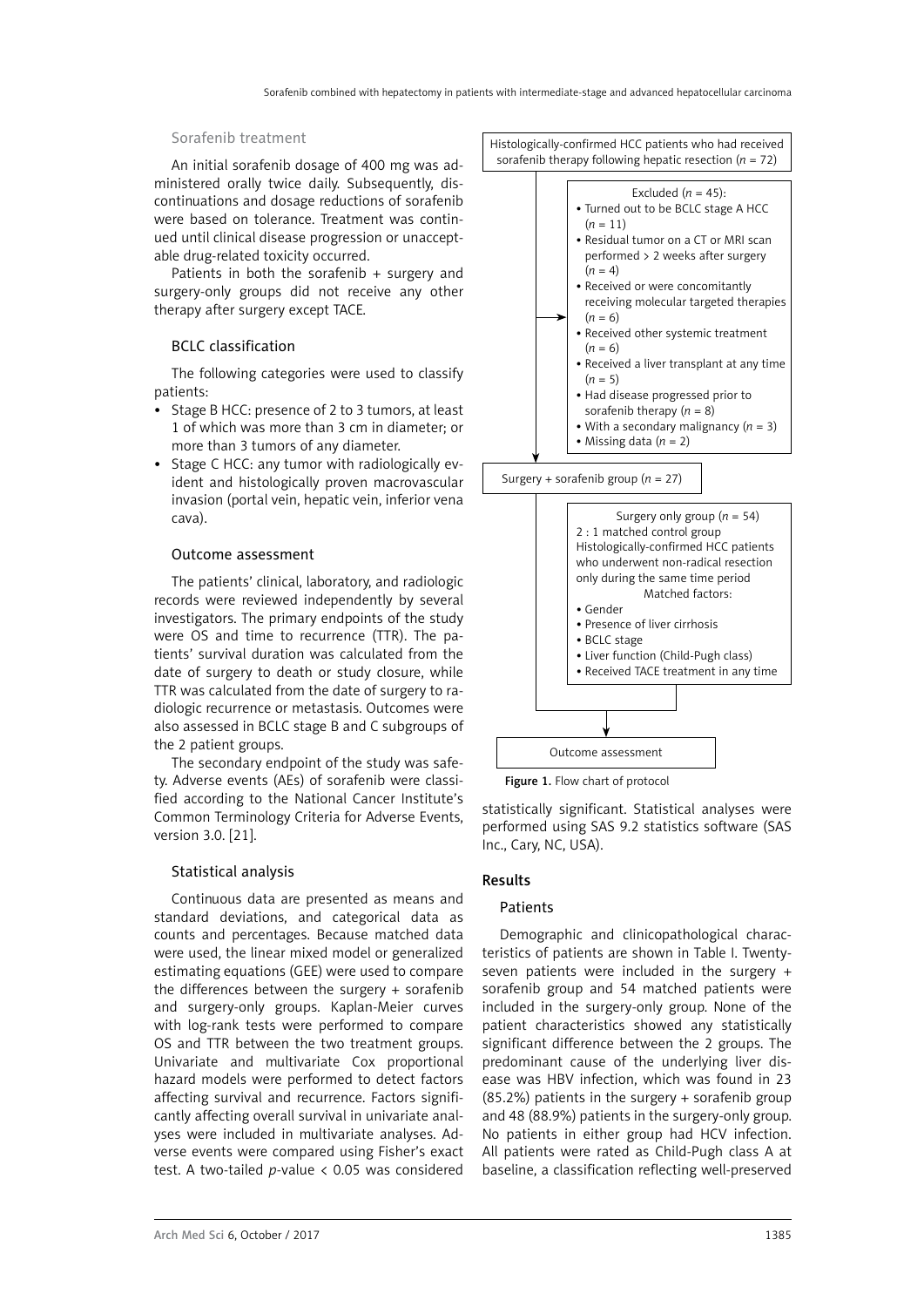Lei Zhuang, Tianfu Wen, Mingqing Xu, Jiayin Yang, Wentao Wang, Hong Wu, Yong Zeng, Lvnan Yan, Yonggang Wei, Bo Li

Table I. Demographic and clinicopathological characteristics of patients

| Variable                                                                                               | Surgery + sorafenib group<br>$(n = 27)$ | Surgery-only group<br>$(n = 54)$ | P-value |
|--------------------------------------------------------------------------------------------------------|-----------------------------------------|----------------------------------|---------|
| Age, mean ± SD [years]                                                                                 | $48.2 + 9.7$                            | 49.4 ±9.4                        | 0.450   |
| Gender:                                                                                                |                                         |                                  |         |
| Male                                                                                                   | 25 (92.6%)                              | 50 (92.6%)                       | 1.000   |
| Female                                                                                                 | 2(7.4%)                                 | $4(7.4\%)$                       |         |
| Viral hepatitis status:                                                                                |                                         |                                  |         |
| <b>HBV</b>                                                                                             | 23 (85.2%)                              | 48 (88.9%)                       | 0.206   |
| Unknown                                                                                                | 4 (14.8%)                               | $6(11.1\%)$                      |         |
| Preoperative AFP:                                                                                      |                                         |                                  |         |
| < 400 ng/ml                                                                                            | 12 (44.4%)                              | 15 (27.8%)                       | 0.195   |
| $\geq 400$ ng/ml                                                                                       | 15 (55.6%)                              | 39 (72.2%)                       |         |
| Liver cirrhosis:                                                                                       |                                         |                                  |         |
| No                                                                                                     | 6 (22.2%)                               | 12 (22.2%)                       | 1.000   |
| Yes                                                                                                    | 21 (77.8%)                              | 42 (77.8%)                       |         |
| ECOG performance status score:                                                                         |                                         |                                  |         |
| $\mathbf{O}$                                                                                           | 12 (44.4%)                              | 35 (64.8%)                       | 0.076   |
| $\mathbf{1}$                                                                                           | 15 (55.56%)                             | 19 (35.19%)                      |         |
| BCLC stage:                                                                                            |                                         |                                  |         |
| B                                                                                                      | 12 (44.4%)                              | 24 (44.4%)                       | 1.000   |
| C                                                                                                      | 15 (55.6%)                              | 30 (55.6%)                       |         |
| Number of tumors:                                                                                      |                                         |                                  |         |
| $\langle$ 3                                                                                            | 15 (55.6%)                              | 33 (61.1%)                       | 0.739   |
| $\geq$ 3                                                                                               | 12 (44.4%)                              | 21 (38.9%)                       |         |
| Tumor size, mean $\pm$ SD [cm]                                                                         | $7.8 \pm 3.9$                           | $8.4 \pm 3.5$                    |         |
| Resection extent:                                                                                      |                                         |                                  | 0.788   |
| Minor                                                                                                  | 8 (29.6%)                               | 18 (33.3%)                       |         |
| Major                                                                                                  | 19 (70.7%)                              | 36 (66.7%)                       |         |
| Tumor differentiation:                                                                                 |                                         |                                  |         |
| Poor                                                                                                   | 19 (70.4%)                              | 36 (66.7%)                       | 0.839   |
| Moderate                                                                                               | 8 (29.6%)                               | 18 (33.3%)                       |         |
| Cause of death:                                                                                        |                                         |                                  | 0.812   |
| Cancer recurrence                                                                                      | 17 (62.96%)                             | 44 (81.48%)                      |         |
| Miscellaneous - cancer recurrence<br>and liver failure                                                 | 1(3.7%)                                 | 1(1.85%)                         |         |
| Hepatic failure or multiple systemic<br>organ dysfunction syndrome during<br>the 90 days after surgery | $0(0\%)$                                | 1(1.85%)                         |         |
| Anti-virus therapy:                                                                                    |                                         |                                  | 0.744   |
| Yes                                                                                                    | 24 (88.89%)                             | 46 (85.19%)                      |         |
| No                                                                                                     | $3(11.11\%)$                            | 8 (14.81%)                       |         |

*AFP –* α*-fetoprotein, BCLC – Barcelona Clinic Liver Cancer staging classification, ECOG – Eastern Cooperative Oncology Group, HCC – hepatocellular carcinoma, HBV – hepatitis B virus, SD – standard deviation.*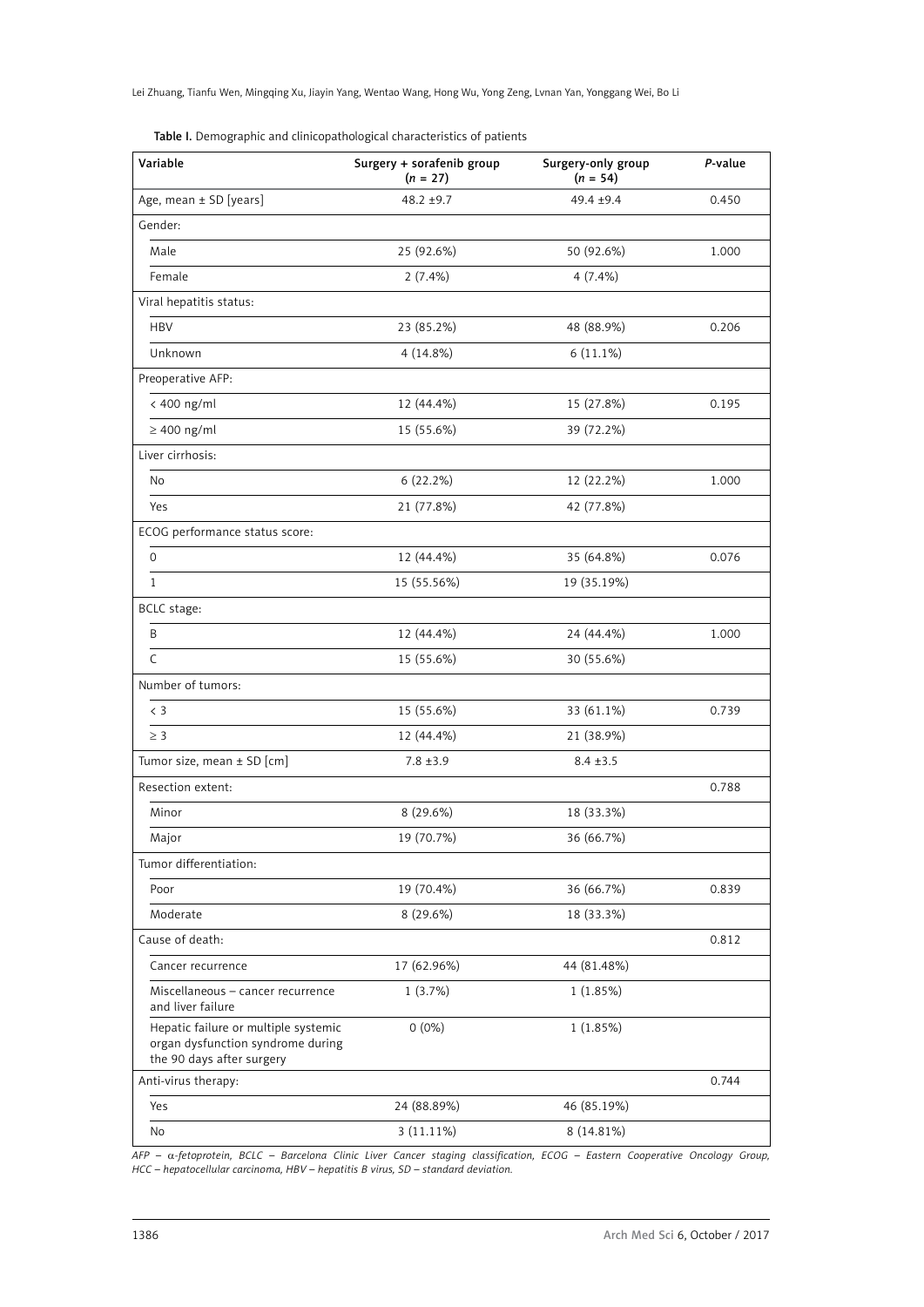liver function. There were no significant differences in mean tumor size, number of tumors, serum  $\alpha$ -fetoprotein (AFP) concentrations measured before surgery, Eastern Cooperative Oncology Group (ECOG) performance status, distribution of cancer stages, or anti-virus therapy (all *p >* 0.05).

The median duration of sorafenib treatment in the surgery + sorafenib group was 7.3 months (95% CI: 5.8–8.9 months). No patient died within 30 days of resection, although 1 patient in the surgery-only group died within 90 days of resection.

During the 90 days after surgery, 17 patients in the surgery + sorafenib group died due to cancer recurrence, 1 due to miscellaneous cancer recurrence and liver failure, and 1 due to hepatic failure or multiple systemic organ dysfunction syndrome. No significant differences in cause of death were found between the surgery + sorafenib group and surgery-only group. Twenty-four patients received anti-viral therapy in the surgery + sorafenib group, and no significant difference was found between the two groups in this parameter (Table I).

## Comparisons between treatments in overall survival and time to recurrence

The median follow-up duration in the total patient population was 14.5 months (range: 2.6–

44.7 months). During this period, 63 deaths occurred (45 in the surgery-only group and 18 in the surgery + sorafenib group). Overall survival rates were significantly higher in the surgery + sorafenib group than in the surgery-only group (median survival 18.6 and 11.9 months respectively,  $p = 0.014$ , Figure 2 A).

Time to recurrence for the 2 treatments is shown in Figure 3. There was no significant difference between the sorafenib + surgery and the surgery-only groups in time to recurrence  $(p = 0.291)$ .

### Subgroup analysis of overall survival

In univariate analyses, age and treatment group were found to be significantly related to overall survival (Table II). The risk of death was significantly decreased in the surgery + sorafenib group compared with the surgery-only group (HR  $= 0.51$ ,  $p = 0.016$ ) and was slightly, but significantly, decreased as age increased  $(HR = 0.97)$ .  $p = 0.035$ ). When factors significantly related to overall survival in the univariate analyses were included in the multivariate analysis (Table II), after adjustment for age, the risk of death was again significantly decreased in the surgery + sorafenib group compared with the surgery-only group  $(HR = 0.52, p = 0.019).$ 





Figure 2.  $A -$  Overall survival of patients in the surgery + sorafenib group and surgery only group. B – Overall survival of patients with BCLC stage B disease in the surgery + sorafenib group and surgery only group.  $C$  – Overall survival of patients with BCLC stage C disease in the surgery + sorafenib group and surgery group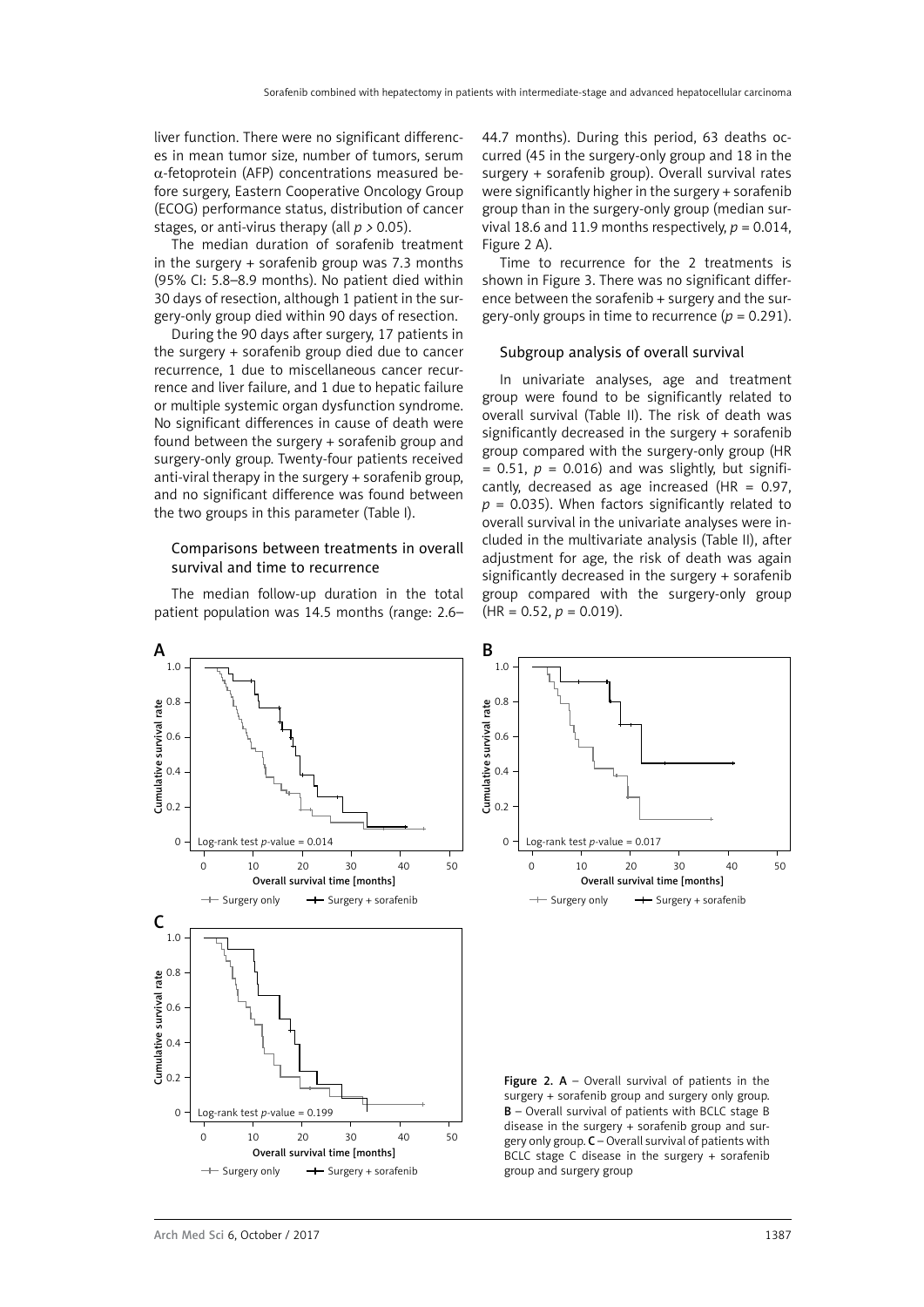

Table II. Univariate and multivariate analyses to detect factors associated with overall survival

| Univariate          |                                                                                    | Multivariate    |          |
|---------------------|------------------------------------------------------------------------------------|-----------------|----------|
| HR (95% CI)         | P-value                                                                            | HR (95% CI)     | P-value  |
| $0.97(0.95-1)$      | $0.035*$                                                                           | $0.97(0.95-1)$  | $0.042*$ |
| $0.7(0.3-1.64)$     | 0.415                                                                              |                 |          |
| $0.74(0.38 - 1.47)$ | 0.393                                                                              |                 |          |
| $0.96(0.57-1.6)$    | 0.866                                                                              |                 |          |
| $1.1(0.59 - 2.03)$  | 0.773                                                                              |                 |          |
| $0.85(0.51 - 1.43)$ | 0.546                                                                              |                 |          |
| $1.66(0.99 - 2.79)$ | 0.054                                                                              |                 |          |
| $1.28(0.77 - 2.13)$ | 0.351                                                                              |                 |          |
| $1(0.94 - 1.06)$    | 0.897                                                                              |                 |          |
| $0.74(0.44 - 1.25)$ | 0.261                                                                              |                 |          |
| $0.75(0.44 - 1.29)$ | 0.299                                                                              |                 |          |
| $1.12(0.69 - 1.84)$ | 0.644                                                                              |                 |          |
| $0.51(0.3 - 0.88)$  | $0.016*$                                                                           | $0.52(0.3-0.9)$ | $0.019*$ |
|                     | $*D \times Q$ as represented in the continue of $\alpha$ and $\alpha$ and $\alpha$ |                 |          |

*\*P < 0.05 represents significant association with overall survival.*

Overall survival was also related to BCLC stage. For patients in BCLC stage B, overall survival rates were significantly higher in the surgery + sorafenib group than in the surgery-only group (median survival 22.3 and 12.5 months, respectively, *p* = 0.017, Figure 2 B). For patients in BCLC stage C, no significant difference was found between the two groups in overall survival rate ( $p = 0.199$ , Figure 2 C).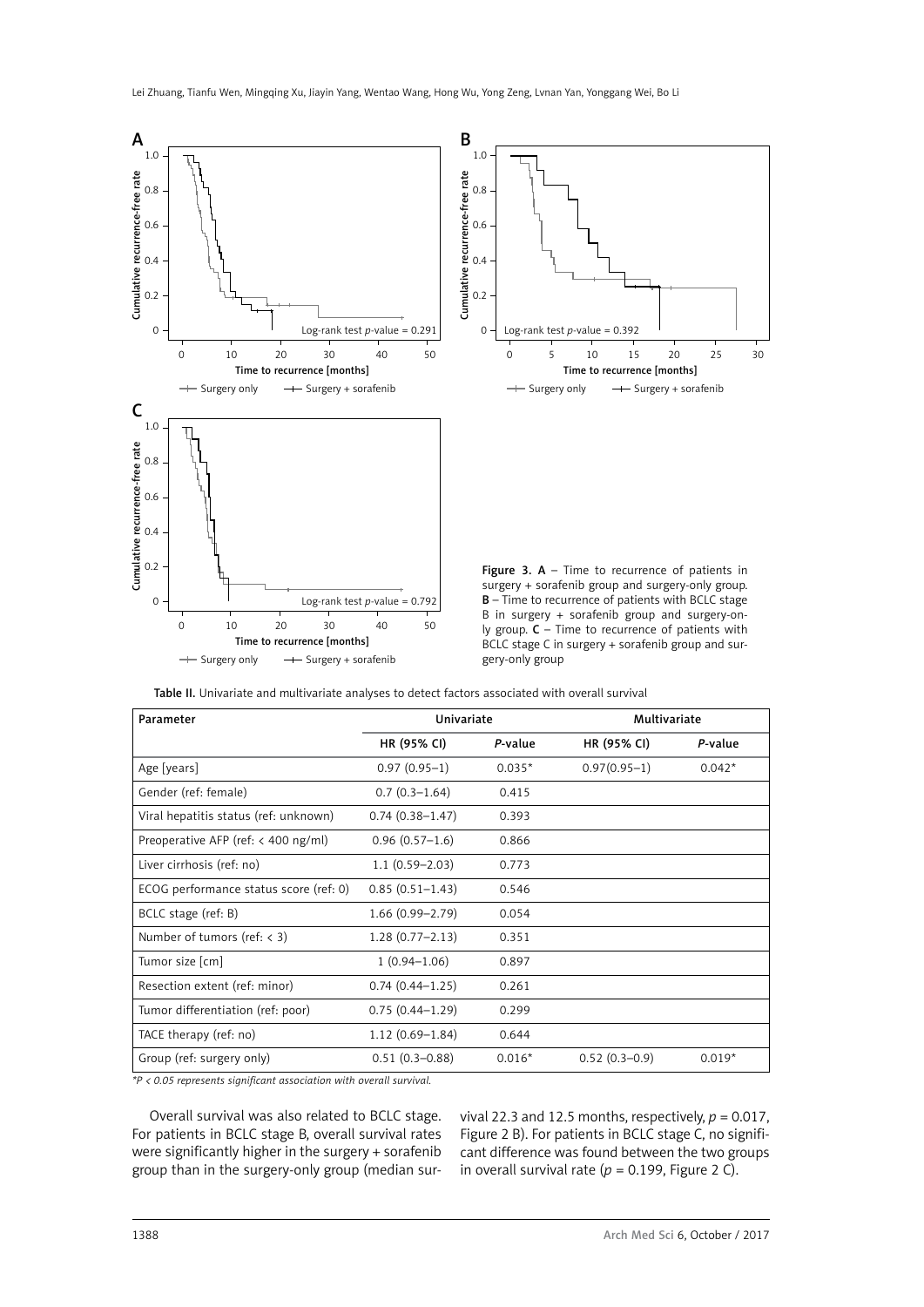#### Subgroup analysis of time to recurrence

In univariate analyses, only BCLC stage was found to be significantly related to recurrence. The risk of recurrence was significantly increased in BCLC stage C compared to BCLC stage B (HR = 1.64,  $p = 0.045$ ). No other factors were significantly related to recurrence in univariate analysis; therefore multivariate analysis was not performed (Table III).

#### Relationship between sorafenib and TACE

Equal percentages of patients in the surgery + sorafenib and surgery-only groups received TACE after surgery, 14 (51.9%) in the surgery  $+$ sorafenib group and 28 (51.9%) in the surgery only group. Overall survival was similar in those with TACE and those without TACE, both in the patient population as a whole and in patients with either BCLC stage B or stage C ( $p = 0.642$  in overall survival for the total patient population;  $p = 0.763$ in overall survival for BCLC stage B; *p* = 0.717 in overall survival for BCLC stage C; Figures 4 A–C).

When outcomes for those with and without TACE were examined separately in the 2 treatment groups, there was also no significant difference in overall survival rate (surgery-only group, *p* = 0.746 in overall survival; surgery + sorafenib group  $p =$ 0.067 in overall survival) (Figures 5 and 6).



Table III. Univariate analyses to detect factors associated with recurrence

| Parameter                                 | Univariate           |          |  |
|-------------------------------------------|----------------------|----------|--|
|                                           | HR (95% CI)          | P-value  |  |
| Age [years]                               | $0.98(0.95-1)$       | 0.102    |  |
| Gender (ref: female)                      | $0.73(0.31-1.7)$     | 0.468    |  |
| Viral hepatitis status<br>(ref: unknown)  | $0.46(0.19-1.09)$    | 0.079    |  |
| Preoperative AFP<br>(ref: < 400 ng/ml)    | 1.02 (0.59-1.74)     | 0.957    |  |
| Liver cirrhosis (ref: no)                 | $0.85(0.48 - 1.49)$  | 0.558    |  |
| ECOG performance<br>status score (ref: 0) | $1.08(0.66 - 1.78)$  | 0.765    |  |
| BCLC stage (ref: B)                       | $1.64(1.01-2.67)$    | $0.045*$ |  |
| Number of tumors<br>(ref: < 3)            | $0.9(0.56 - 1.44)$   | 0.654    |  |
| Tumor size [cm]                           | $0.995(0.94 - 1.05)$ | 0.872    |  |
| Resection extent<br>(ref: minor)          | $0.87(0.53 - 1.43)$  | 0.581    |  |
| Tumor differentiation<br>(ref: poor)      | $0.65(0.39-1.08)$    | 0.095    |  |
| TACE therapy (ref: no)                    | $1.21(0.75 - 1.94)$  | 0.437    |  |
| Group (ref: surgery only)                 | $0.77(0.47-1.26)$    | 0.295    |  |



Figure 4. A - Overall survival rate between patients with and without TACE. B – Overall survival rate between patients with and without TACE in patients with BCLC stage B.  $C$  – Overall survival rate between patients with and without TACE in patients with BCLC stage C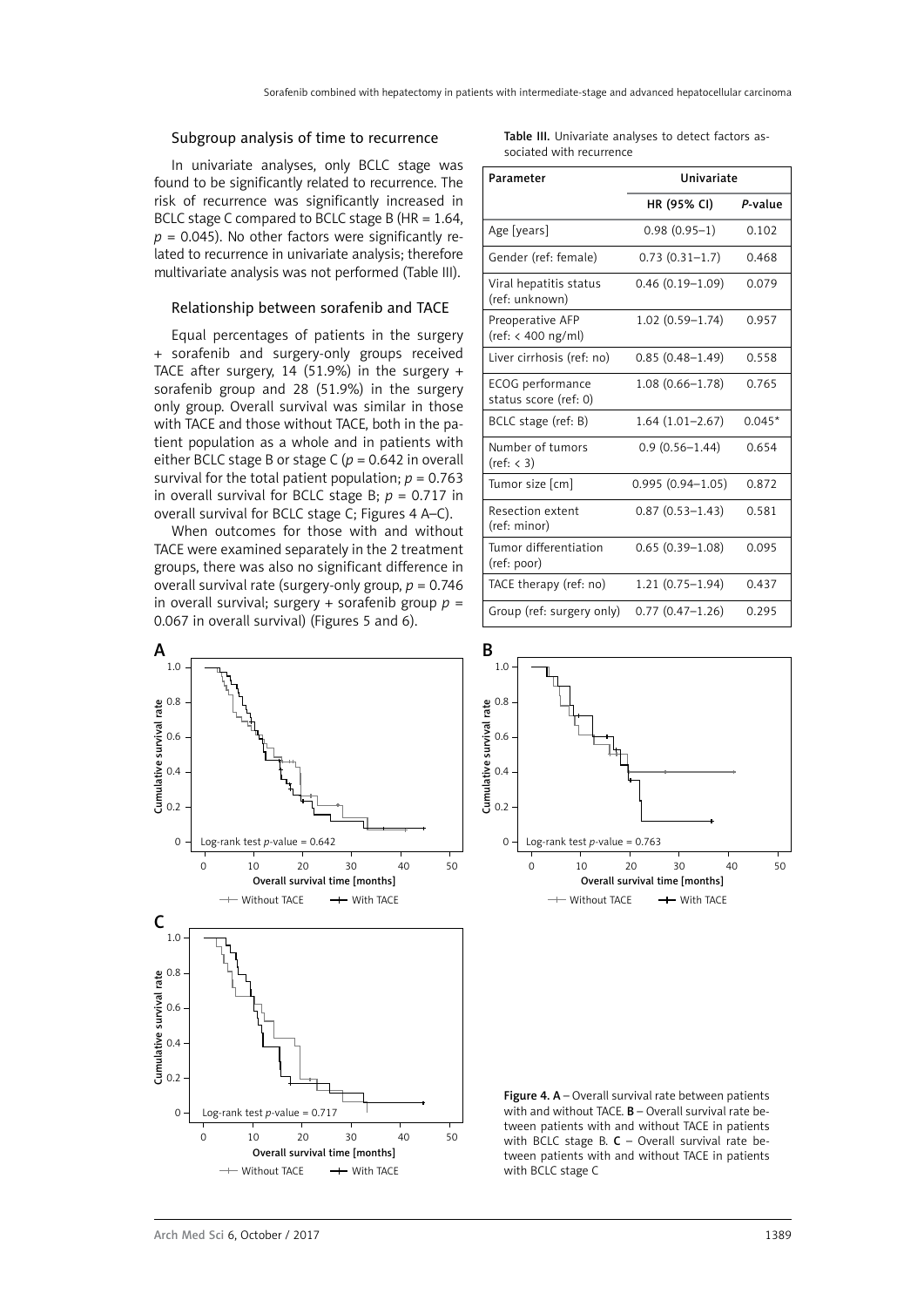

Figure 5. Overall survival rate between surgery-only patients with and without TACE

#### Tolerability of sorafenib

The overall incidence of treatment-related adverse events was 96.3% in the surgery + sorafenib group and 9.3% in the surgery-only group (Table IV). Significantly higher percentages of patients had hand-foot skin reaction and diarrhea in the surgery + sorafenib group compared with those in the surgery-only group ( $p < 0.001$  for hand-foot skin reaction and  $p = 0.035$  for diarrhea). There were no significant differences between the two treatments for adverse events of alopecia, rash, hypertension, anorexia, vomiting, nausea, or fatigue (all  $p > 0.05$ ).

Adverse events in patients who received sorafenib were predominantly grade 1 or 2 in severity. Grade 3 adverse events occurred only in those who received sorafenib, and included diarrhea in 1 (3.7%) patient and hand-foot skin reactions in 2 (7.4%) patients. No grade 4 treatment-related adverse events were recorded in either group. Dosage reductions were required in 5 (18.5%) patients

| Table IV. Adverse events between different treatments |  |  |  |
|-------------------------------------------------------|--|--|--|
|-------------------------------------------------------|--|--|--|



Figure 6. Overall survival between surgery + sorafenib patients with and without TACE

in the surgery + sorafenib group due to adverse events, but no patient on sorafenib required treatment discontinuation because of adverse events that caused them to be excluded from the study.

#### Discussion

In the current study, sorafenib significantly increased overall survival after hepatectomy in patients with intermediate or advanced HCC, but when survival was examined according to cancer stage, this increase reached significance in BCLC B, but not stage C, patients. Almost all patients receiving sorafenib experienced mild adverse effects, the most common being hand-foot skin syndrome. Approximately 50% of patients in both the surgery-only and the surgery + sorafenib group received post-surgery TACE, but the inclusion of TACE did not increase either overall survival or time to recurrence.

Although guidelines recommend hepatectomy only for BCLC stage A patients, current clini-

| Adverse event | Surgery + sorafenib group $(n = 27)$ |          | Surgery-only group $(n = 54)$ |          |          | P-value      |         |
|---------------|--------------------------------------|----------|-------------------------------|----------|----------|--------------|---------|
|               | Grade 1                              | Grade 2  | Grade 3 or 4                  | Grade 1  | Grade 2  | Grade 3 or 4 |         |
| <b>HFSR</b>   | 7(25.9%)                             | 7(25.9%) | $2(7.4\%)$                    | $0(0\%)$ | $0(0\%)$ | $0(0\%)$     | < 0.001 |
| Diarrhea      | 4 (14.8%)                            | 1(3.7%)  | 1(3.7%)                       | 2(3.7%)  | $0(0\%)$ | $0(0\%)$     | 0.035   |
| Alopecia      | $2(7.4\%)$                           | 1(3.7%)  | $0(0\%)$                      | $0(0\%)$ | $0(0\%)$ | $0(0\%)$     | 0.085   |
| Rash          | 4 (14.8%)                            | 1(3.7%)  | $0(0\%)$                      | 2(3.7%)  | $0(0\%)$ | $0(0\%)$     | 0.069   |
| Hypertension  | 1(3.7%)                              | $0(0\%)$ | $0(0\%)$                      | $0(0\%)$ | $0(0\%)$ | $0(0\%)$     | 0.308   |
| Anorexia      | $3(11.1\%)$                          | $0(0\%)$ | $0(0\%)$                      | 1(1.85%) | $0(0\%)$ | $0(0\%)$     | 0.139   |
| Vomiting      | 1(3.7%)                              | $0(0\%)$ | $0(0\%)$                      | $0(0\%)$ | $0(0\%)$ | $0(0\%)$     | 0.308   |
| Nausea        | 2(7.4%)                              | $0(0\%)$ | $0(0\%)$                      | 1(1.85%) | $0(0\%)$ | $0(0\%)$     | 0.290   |
| Fatigue       | $3(11.1\%)$                          | $0(0\%)$ | $0(0\%)$                      | 2(3.7%)  | $0(0\%)$ | $0(0\%)$     | 0.227   |

*HFSR – hand-foot skin reaction.*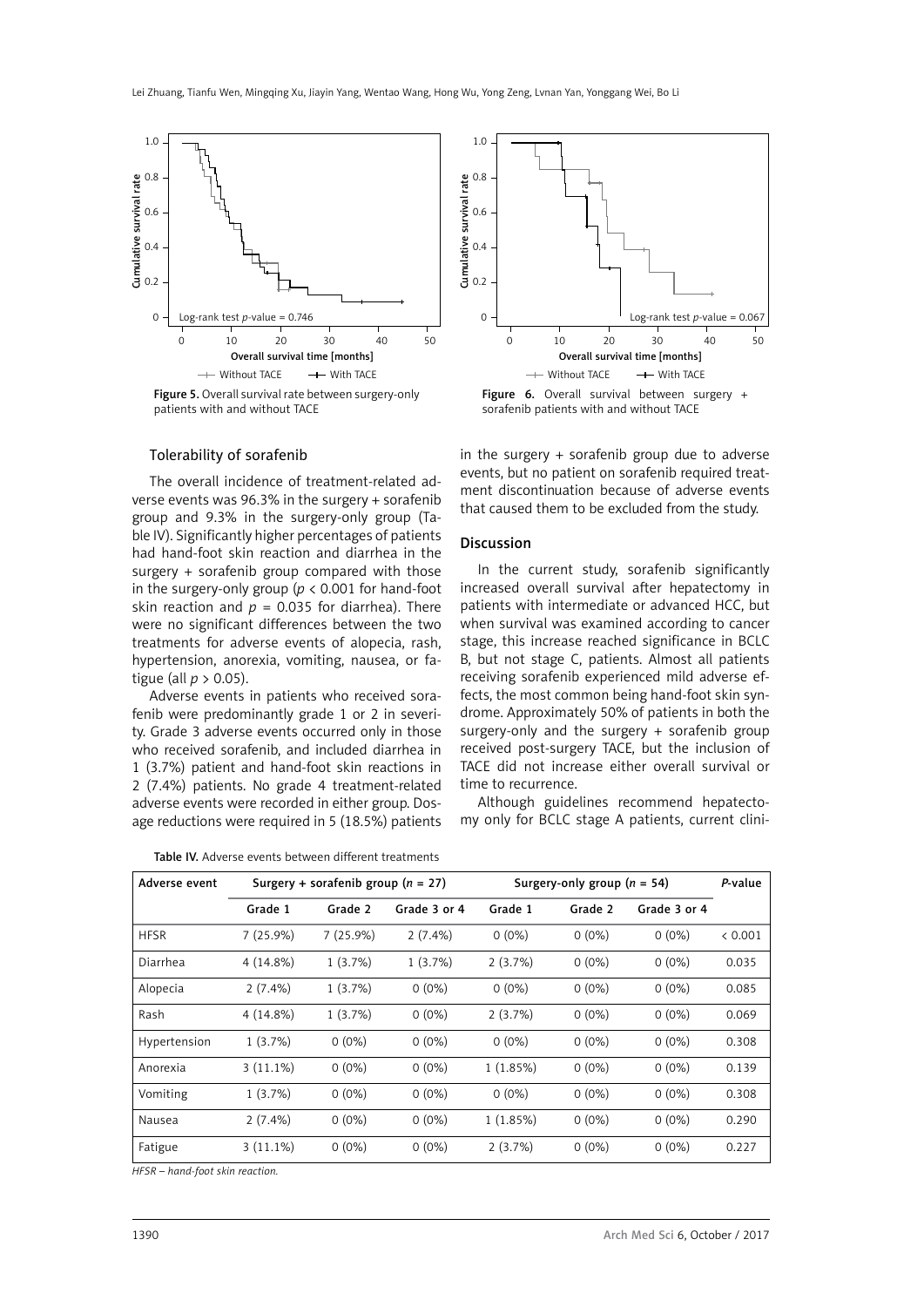cal practice is to use hepatectomy also in stage B and C patients [8, 16]. Liver resection is considered to be the best treatment for selected patients with large, solitary, multinodular, or macrovascular invasion HCC in some regions [9–12, 22], and in China liver resection may be considered a first-line treatment in patients with intermediate-stage or advanced HCC who have good preoperative liver function and adequate postoperative residual liver volume [8]. The safety of liver resection has been well established for HCC [23–27], and a number of studies have reported promising results in intermediate-stage and advanced cases [8, 13–17, 26–28].

However, even after curative hepatectomy, microvascular invasion and microscopic satellite nodules, indicators of microscopic intrahepatic metastases, may remain [29]. Therefore, the antiangiogenic, proapoptotic, and antiproliferative effects of sorafenib [18] make it a logical drug to use after hepatectomy in terms of theory.

Although the benefits of HCC treatments should be assessed via randomized, controlled trials, a randomized controlled trial is not always practical. Few papers have compared the effectiveness of the use of TACE or sorafenib after surgery in intermediate/advanced stage HCC. In general, therefore, the optimal treatment strategy for intermediate/advanced stage HCC cases is still controversial.

The present retrospective case-control study was conducted in an attempt to prolong the longterm survival of patients with intermediate-stage and advanced HCC. To the best of our knowledge, this is the first study to evaluate the effectiveness and safety of sorafenib therapy following surgery in such patients. Our results provide evidence of the superiority of sorafenib treatment after surgery compared to surgery alone in terms of the OS of patients with intermediate-stage and advanced HCC. Furthermore, subgroup analysis showed that the median OS of patients with BCLC stage B disease was longer with sorafenib treatment than without it  $(p = 0.017)$ , although sorafenib did not significantly increase the median TTR. Because most published studies of the combination of sorafenib and surgery have focused on early-stage patients, it is not feasible to compare our results with those of others.

Currently, sorafenib, which blocks tumor cell proliferation and angiogenesis, is the only treatment recommended for advanced HCC on the basis of 2 phase III clinical trials [19, 20], although another substance, *Brucea javanica* extract, has been found to inhibit cell proliferation and increase apoptosis in animal and cellular studies of HCC [30]. It prolongs survival in advanced HCC patients by about 3 months [19, 20] and is equally effective in younger and older (> 75 years) patients [31]. In our study, sorafenib increased median overall survival time by about 7 months in the total patient group, and about 10 months in stage B patients alone. One might speculate that sorafenib did not increase overall survival in stage C patients because these patients often have a greater degree of cirrhosis and poorer remaining liver function than patients in earlier stages of HCC, and that increased deaths caused by the worsening liver disease might mask any potential effect of sorafenib on OS.

Sorafenib was well tolerated in our study, and drug-related adverse events reported by patients receiving sorafenib were predominantly only grade 1 or 2 in severity. The most frequent sorafenib-related adverse events in the surgery + sorafenib group were hand-foot skin reactions, which occurred in 17 (63.0%) patients, and diarrhea, which occurred in 6 (22.2%). The incidence of hand-foot skin reactions in our patients was in the middle of the wide range (7% to 100%) reported by others [19, 20, 29, 32, 33]. The incidence of this adverse effect varies with ethnicity, and Asian patients have been reported to have a higher incidence of this syndrome than other groups [20]. It is thought that this is a genetic predisposition due partly to changes in the genes for tumor necrosis factor α (TNF-α) and vascular endothelial growth factor (VEGF) [34]. Also, an increase in the incidence of hand-foot syndrome may be beneficial, since early expression of this and other dermatologic adverse effects has been significantly related to better survival [32, 35–37].

The TACE is currently recommended as the standard treatment for intermediate-stage HCC [38], and has been shown to be superior to supportive treatment in these patients [39–42]. However, TACE has been shown to be inferior to hepatectomy in intermediate-stage HCC [39, 43]. Whether TACE can cause significant improvement when used after hepatectomy is unresolved [44, 45], as is the question of whether it causes significant improvement when added to sorafenib treatment [32, 46–48]. Recently, several investigators have reported that the combination of sorafenib and TACE may be an effective and tolerable treatment strategy for intermediate-stage and advanced HCC. A number of studies, including a systematic review [32, 49–54] of 11 related studies involving 1000 patients, have reported that the sorafenib + TACE combination showed promise as an effective and tolerable treatment strategy. However, these studies did not examine the effects of this combination when used after surgery, and our results show TACE to provide no additional effect on OS or on TTR in either surgery + sorafenib or surgery-only patients.

The current study has several limitations. Firstly, it was a retrospective study and had only a small sample size from a single institute. Most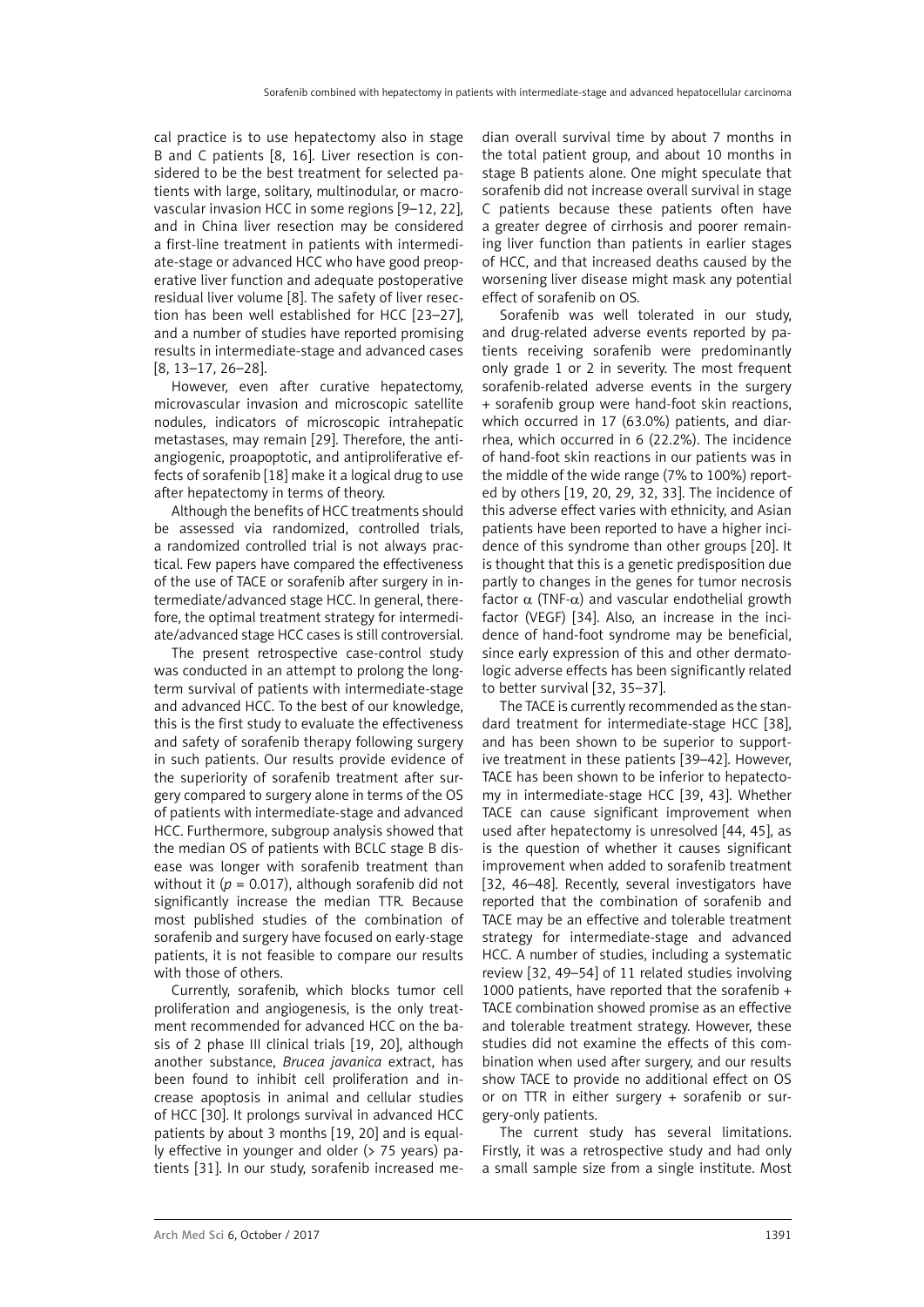patients in our study had HBV-related disease, a background that is quite different from that seen in patients in western countries. Another limitation is that the use of TACE may have complicated the efficacy comparisons between the 2 patient groups. However, the TACE/sorafenib combination has previously been found to be an effective treatment, and we matched the use of TACE when selecting patients for the control group.

In conclusion, the present study is the first to demonstrate the efficacy and tolerability of sorafenib therapy following hepatic resection in patients with intermediate-stage and advanced HCC. Our results suggest that adjuvant therapy with sorafenib following liver resection is effective in such patients, especially for intermediate-stage patients. Sorafenib treatment after surgery could therefore be a viable treatment option for these patients. Prospective, multicenter, randomized, controlled studies involving substantially larger patient populations are necessary to confirm our findings.

### Acknowledgments

The authors acknowledge the contributions of the other investigators in this trial and Content Ed Net, Shanghai Co. Ltd for editorial assistance during manuscript preparation.

## Conflict of interest

The authors declare no conflict of interest.

#### References

- 1. International Agency for Research on Cancer (IARC). Available at: [http://www-dep.iarc.fr/.](http://www-dep.iarc.fr/) Accessed 1 Nov, 2011.
- 2. Bosch FX, Ribes J, Borràs J. Epidemiology of primary liver cancer. Semin Liver Dis 1999; 19: 271-85.
- 3. Llovet JM, Brú C, Bruix J. Prognosis of hepatocellular carcinoma: the BCLC staging classification. Semin Liver Dis 1999; 19: 329-38.
- 4. EASL-EORTC Clinical Practice Guidelines. Management of hepatocellular carcinoma. J Hepatol 2012; 56: 908-43.
- 5. Bruix J, Sherman M. Practice Guidelines Committee, American Association for the Study of Liver Diseases. Management of hepatocellular carcinoma: an update. Hepatology 2011; 53: 1020-2.
- 6. Llovet JM. Updated treatment approach to hepatocellular carcinoma. J Gastroenterol 2005; 40: 225-35.
- 7. Llovet JM, Fuster J, Bruix J. The Barcelona approach: diagnosis, staging, and treatment of hepatocellular carcinoma. Liver Transpl 2004; 10: S115-20.
- 8. Torzilli G, Belghiti J, Kokudo N, et al. A snapshot of the effective indications and results of surgery for hepatocellular carcinoma in tertiary referral centers: is it adherent to the EASL/AASLD recommendations? An observational study of the East-West HCC Study Group. Ann Surg 2013; 257: 929-37.
- 9. Chinese Anti-Cancer Association Society of Liver Cancer, Chinese Society of Clinical Oncology, Chinese Society of Hepatology Liver Cancer Study Group. [The expert con-

sensus on the treatment standards for hepatocellular carcinoma (in Chinese). Dig Dis and Endosc 2009; 3: 40-51.

- 10. Kudo M, Izumi N, Kokudo N, et al. Management of hepatocellular carcinoma in Japan: Consensus-Based Clinical Practice Guidelines proposed by the Japan Society of Hepatology (JSH) 2010 updated version. Dig Dis 2011; 29: 339-64.
- 11. Korean Liver Cancer Study Group. National Cancer Center, Korea. Practice guidelines for management of hepatocellular carcinoma 2009. Korean J Hepatol 2009; 15: 391-423.
- 12. [Omata M](http://www.ncbi.nlm.nih.gov/pubmed/?term=Omata M%5BAuthor%5D&cauthor=true&cauthor_uid=20827404),  [Lesmana LA](http://www.ncbi.nlm.nih.gov/pubmed/?term=Lesmana LA%5BAuthor%5D&cauthor=true&cauthor_uid=20827404),  [Tateishi R,](http://www.ncbi.nlm.nih.gov/pubmed/?term=Tateishi R%5BAuthor%5D&cauthor=true&cauthor_uid=20827404) et al. Asian Pacific Association for the Study of the Liver consensus recommendations on hepatocellular carcinoma. Hepatol Int 2010; 4: 439-74.
- 13. Lin DX, Zhang QY, Li X, Ye QW, Lin F, Li LL. An aggressive approach leads to improved survival in hepatocellular carcinoma patients with portal vein tumor thrombus. J Cancer Res Clin Oncol 2011; 137: 139-49.
- 14. Morris-Stiff G, Gomez D, de Liguori Carino N, Prasad KR. Surgical management of hepatocellular carcinoma: is the jury still out? Surg Oncol 2009; 18: 298-321.
- 15. Chirica M, Scatton O, Massault PP, et al. Treatment of stage IVA hepatocellular carcinoma: should we reappraise the role of surgery? Arch Surg 2008; 143: 538-43.
- 16. Torzilli G, Donadon M, Marconi M, et al. Hepatectomy for stage B and stage C hepatocellular carcinoma in the Barcelona Clinic Liver Cancer classification: results of a prospective analysis. Arch Surg 2008; 143: 1082-90.
- 17. Ishizawa T, Hasegawa K, Aoki T, et al. Neither multiple tumors nor portal hypertension are surgical contraindications for hepatocellular carcinoma. Gastroenterology 2008; 134: 1908-16.
- 18. Wilhelm S, Carter C, Lynch M, et al. Discovery and development of sorafenib: a multikinase inhibitor for treating cancer. Nat Rev Drug Discov 2006; 5: 835-44.
- 19. Llovet JM, Ricci S, Mazzaferro V, et al. Sorafenib in advanced hepatocellular carcinoma. N Engl J Med 2008; 359: 378-90.
- 20. Cheng AL, Kang YK, Chen Z, et al. Efficacy and safety of sorafenib in patients in the Asia-Pacific region with advanced hepatocellular carcinoma: a phase III randomised, double-blind, placebo-controlled trial. Lancet Oncol 2009; 10: 25-34.
- 21. National Cancer Institute. Common Terminology Criteria for Adverse Events, v3.0. Available at: [http://ctep.can](http://ctep.cancer.gov/protocolDevelopment/electronic_applications/docs/)[cer.gov/protocolDevelopment/electronic\\_applications/](http://ctep.cancer.gov/protocolDevelopment/electronic_applications/docs/) [docs/](http://ctep.cancer.gov/protocolDevelopment/electronic_applications/docs/) ctcaev3.pdf (2006).
- 22. Jarnagin W, Chapman WC, Curley S, et al. Surgical treatment of hepatocellular carcinoma: expert consensus statement. HPB (Oxford) 2010; 12: 302-10.
- 23. Imamura H, Seyama Y, Kokudo N, et al. One thousand fifty-six hepatectomies without mortality in 8 years. Arch Surg 2003; 138: 1198-206.
- 24. Torzilli G, Makuuchi M, Inoue K, et al. No-mortality liver resection for hepatocellular carcinoma in cirrhotic and noncirrhotic patients: is there a way? A prospective analysis of our approach. Arch Surg 1999; 134: 984-92.
- 25. Fan ST, Lo CM, Liu CL, et al. Hepatectomy for hepatocellular carcinoma: toward zero hospital deaths. Ann Surg 1999; 229: 322-30.
- 26. Ng KK, Vauthey JN, Pawlik TM, et al. Is hepatic resection for large or multinodular hepatocellular carcinoma justified? Results from a multi-institutional database. Ann Surg Oncol 2005; 12: 364-73.